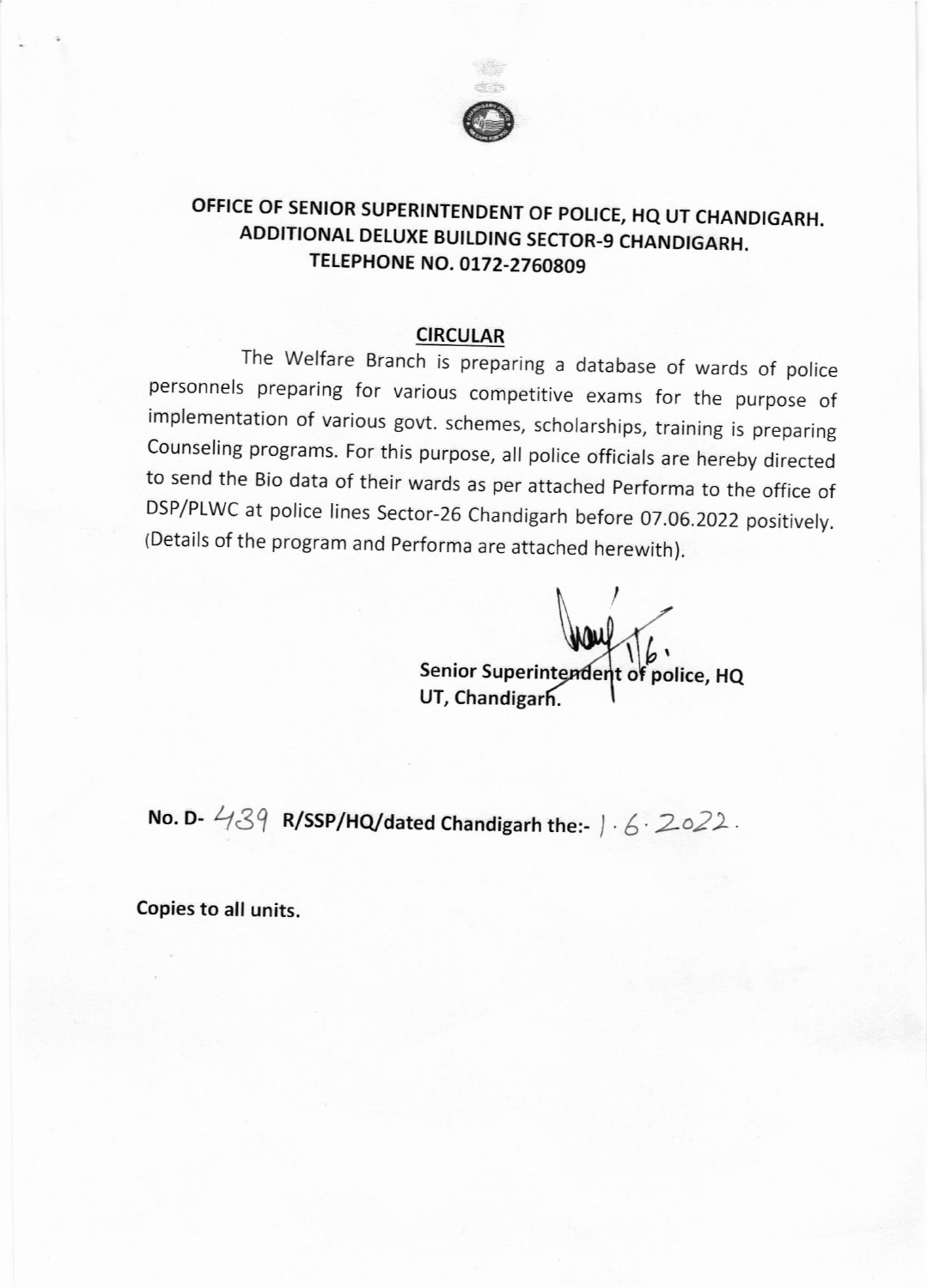

聚

### CHANDIGARH ADMINISTRATION POLICE DEPARTMENT

# PERFORMA

| 1.      | Rank, Name & No. of Employee            |  |
|---------|-----------------------------------------|--|
| 2.<br>÷ | Name of ward                            |  |
| 3.      | Age.                                    |  |
| 4.      | Educational, Qualification              |  |
| 5.      | Competitive<br>Exam<br>appearing<br>for |  |
| 6.      | Contact No.                             |  |
| 7.      | Address                                 |  |